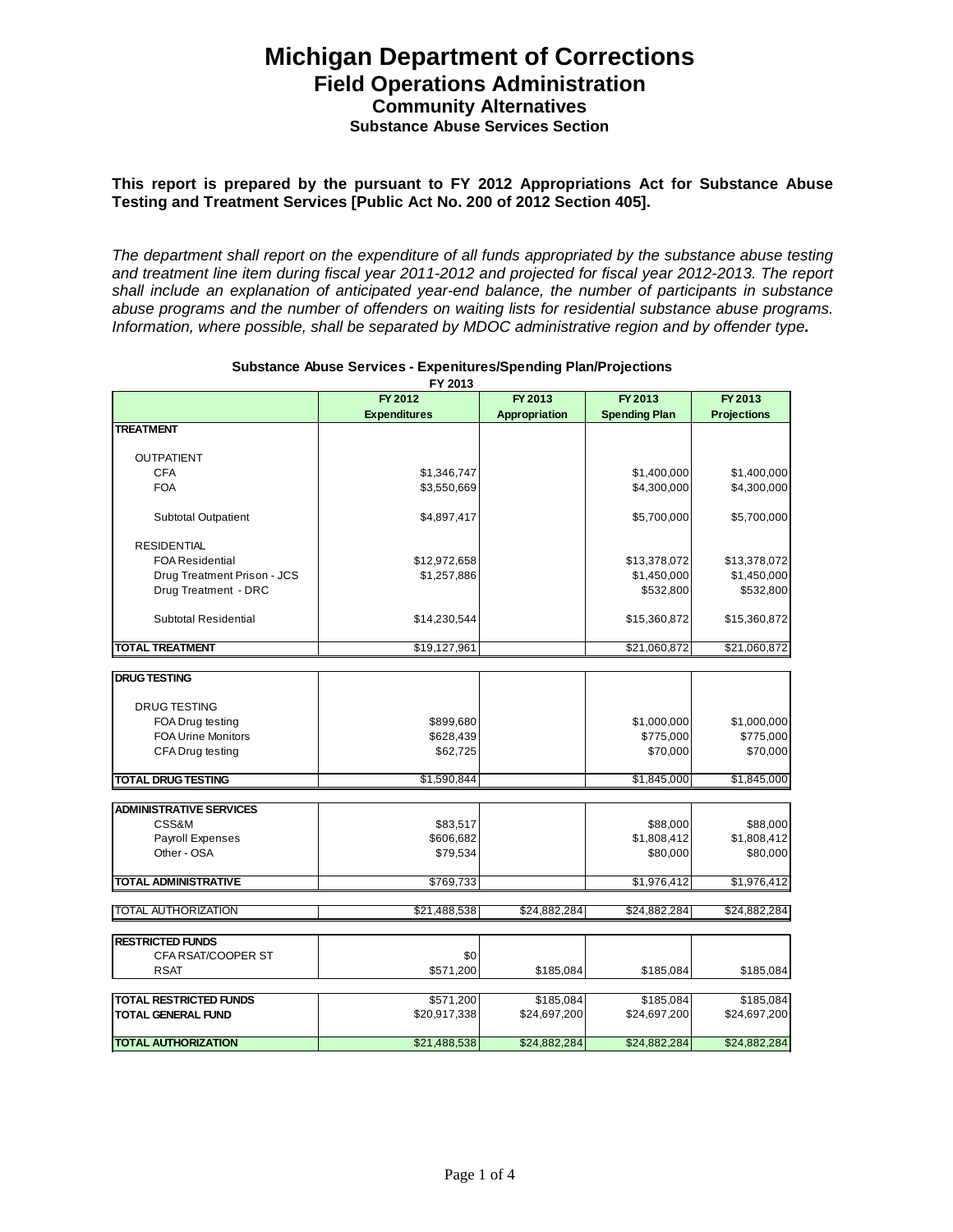## **Education & Treatment Admission by Service Category and Status for FY 2012**

|                         | <b>Outpatient</b><br><b>Treatment</b> | <b>Residential</b><br><b>Treatment</b> | <b>Education</b> | <b>Assessment</b><br>Only | <b>Total</b> |
|-------------------------|---------------------------------------|----------------------------------------|------------------|---------------------------|--------------|
| <b>Prisoners</b>        | 4.778                                 | 549                                    | 3,152            | 122                       | 8,601        |
| Parolees                | 6.874                                 | 3,397                                  |                  | 1301                      | 11,572       |
| <b>Probationers</b>     | .650                                  | 14                                     |                  | 277                       | 1,941        |
| <b>SAI participants</b> | 566                                   |                                        |                  |                           | 568          |
| <b>TOTAL</b>            | 13,868                                | 3,960                                  | 3,152            | 1,702                     | 22.682       |

## **Number of Offenders Enrolled in Treatment by Service Category**

| <b>Service Category</b>                    | <b>Admissions FY 2012</b> |  |  |
|--------------------------------------------|---------------------------|--|--|
| Prison-Based Education                     | 3.747                     |  |  |
| <b>Prison-Based Outpatient</b>             | 5.466                     |  |  |
| Prison-Based Residential (RSAT)            | 706                       |  |  |
| Community-Based Outpatient - Parolees      | 7.159                     |  |  |
| Community-Based Outpatient - Probationers  | 1.121                     |  |  |
| Community-Based Residential - Parolees     | 3.592                     |  |  |
| Community-Based Residential - Probationers | 21                        |  |  |

## **Number of Offenders on Waiting List for Residential Treatment Services**

| <b>Service Category</b>             | <b>Number on Waiting List</b> | <b>MDOC Region</b>         |  |
|-------------------------------------|-------------------------------|----------------------------|--|
| Prison-Based Residential (RSAT)     | 278                           | Statewide                  |  |
| <b>Community-Based Parolees</b>     |                               | <b>FOA Metro Region</b>    |  |
| Community-Based Parolees            |                               | <b>FOA Outstate Region</b> |  |
| Community-Based Probationers        |                               | FOA Metro Region           |  |
| <b>Community-Based Probationers</b> |                               | <b>FOA Outstate Region</b> |  |

Note: MDOC is not currently operating a waiting list for community-based residential treatment.

The department shall report on testing and treatment objectives, including program impact on offender behavior and success. Success means the offender has regularly reported to his or her agent, participated in all treatment, obtained employment or investigated all bona fide employment opportunities, obtained housing, obtained a state identification card, not returned to prison and has not been sentenced to jail for a new criminal offense.

#### **Substance Abuse Testing**

The goal of prison based drug testing is to detect and deter unauthorized use of controlled substances by conducting drug testing and by applying a sanction to every instance of unauthorized drug use. Since the rate for random testing was less than one percent, in January 2012 the Department discontinued random testing although will continue probable cause testing – this change will save the Department nearly \$100,000 annually. Additional testing or probable cause testing is performed if there is reason to suspect recent drug use. Testing is also performed if the prisoner is participating in high risk activities such as public works, gate pass or industry assignments.

Drug and alcohol use in Michigan's prison system is not extensive, even though substance abuse screening methods suggest that the majority of incoming prisoners have a drug and alcohol dependency problem. This rate has dropped dramatically over the years, from 8.9% in 1987 to 0.5% in 2011. Since random drug testing is no longer conducted the rate of for cause testing was 2.8% in 2012. Several factors have contributed to this decrease. The Department offers prison based treatment programs, probable cause testing has been encouraged when drug use is suspected, and there has been increased emphasis on applying sanctions for evidence of drug use.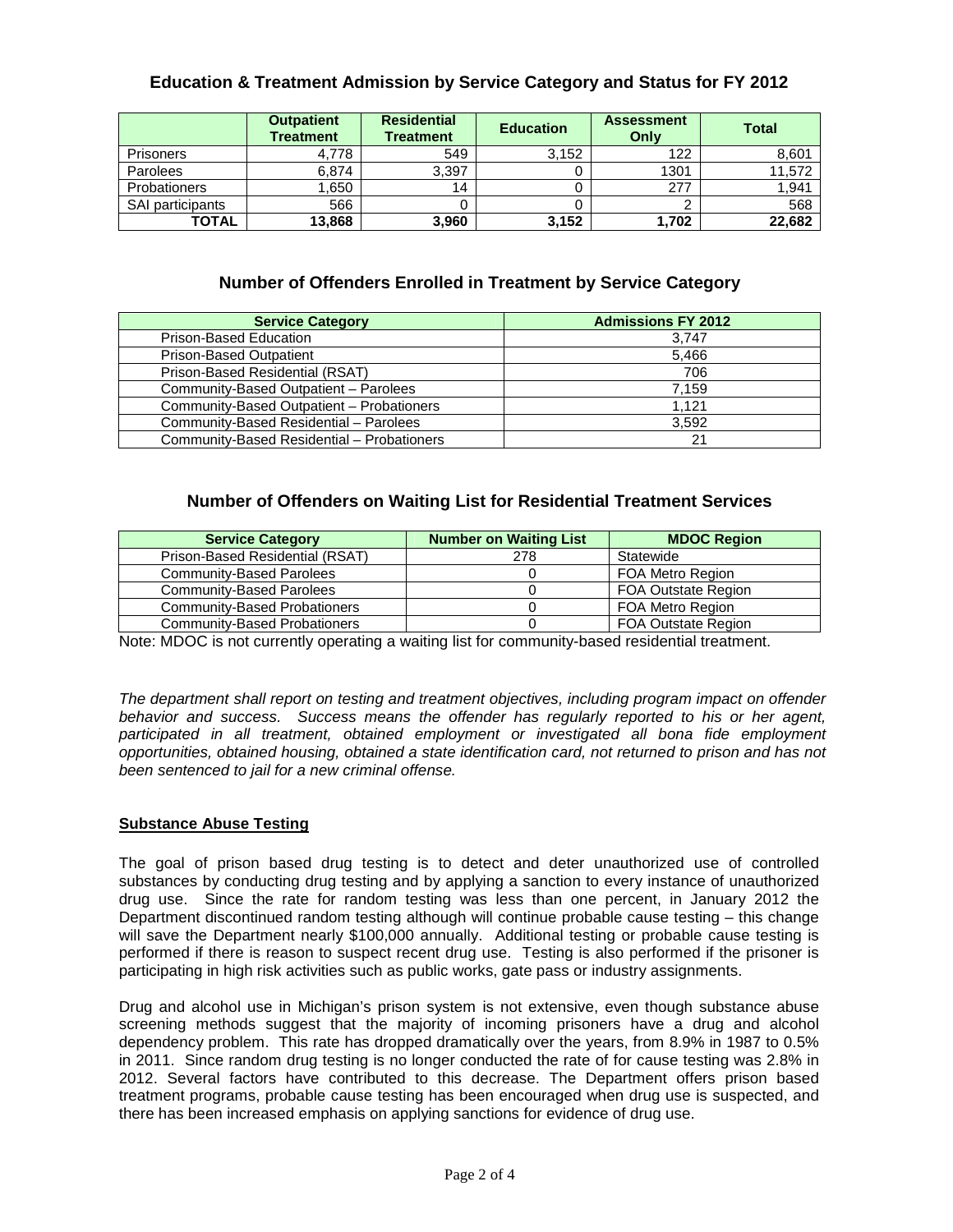The goal of community based drug testing is similar to that of prison based testing. That is, to detect and deter unauthorized use of controlled substances. Unlike prison based testing, the frequency of community based testing is driven by statutory requirements. Parolees who have a history of substance abuse and are on maximum or medium supervision are required to be tested twice per month. For a number of years the positive testing rate for this population averaged more than 20%. With the increased availability of treatment services, that rate dropped to 7.7% for FY 2012. For those offenders under probation supervision the need for testing is determined by the sentencing court. For FY 2012 the positive testing rate for the probation population was 13.8%. During FY 2012 the department conducted more than 600,000 substance abuse tests.

## **SUBSTANCE ABUSE TREATMENT OUTCOMES**

### **Prison Return Rate**

The following table represents the prison return rate for each program type at 12, 24 and 36 months after program completion or release to parole. The No Treatment comparison group represents those offenders who had a substance history but failed to participate in treatment during their period of incarceration. They may have either refused treatment or discharged prior to completing treatment. Prison return rates for the No Treatment comparison group are taken from a 2003 study completed by the University of Michigan Substance Abuse Research Center. Prison return rates for each of the treatment interventions are for those offenders that completed treatment in FY 2012.

| <b>Program Type</b>             | <b>Prison Return Rate</b> |           |           |  |
|---------------------------------|---------------------------|-----------|-----------|--|
|                                 | 12 months                 | 24 months | 36 months |  |
| No Treatment                    | 21%                       | 43%       | 47%       |  |
| Community-Based Outpatient      | 12.6%                     | 20.8%     | 26.0%     |  |
| Community-Based Residential     | 17.9%                     | 29.3%     | 40.0%     |  |
| <b>Prison-Based Outpatient</b>  | 16.4%                     | 28.7%     | 36.9%     |  |
| Prison-Based Residential (RSAT) | 11.7%                     | 21.0%     | 26.6%     |  |

## **Successful Completion of Substance Abuse Treatment**

The following table represents the completion rates for those offenders who participate in MDOC managed programs.

| <b>Program Type</b>             | <b>Successful Completion</b> |       | <b>Unsuccessful</b> |       |
|---------------------------------|------------------------------|-------|---------------------|-------|
| Prison-Based Residential (RSAT) | 75.7%                        | 334   | 24.3%               | 107   |
| <b>Prison-Based Outpatient</b>  | 96.2%                        | 3.876 | $3.8\%$             | 154   |
| Community-Based Outpatient      | 64.6%                        | 3.033 | 35.4%               | 1.661 |
| Community-Based Residential     | 76.9%                        | 2.206 | 23.1%               | 662   |

The successful completion percentage rates are calculated by comparing the successful completions from treatment against offenders who were unsuccessful discharges from treatment. Unsuccessful discharges from treatment may be a result of the offender absconding, rule breaking behavior in treatment, non-compliance in treatment, lack of progress in treatment, and no-shows to outpatient appointments.

#### **Housing**

<u>.</u>

All offenders participating in outpatient or residential programming are eligible for MDOC sponsored residential aftercare formerly known as transitional housing. These offenders may remain in residential aftercare for up to 90 days while they attain a stable residence and transition back into the community.

<sup>1</sup> University of Michigan Substance Abuse Research Center, *Assessment of Prison and Community Based Treatment Programs*, July 2004